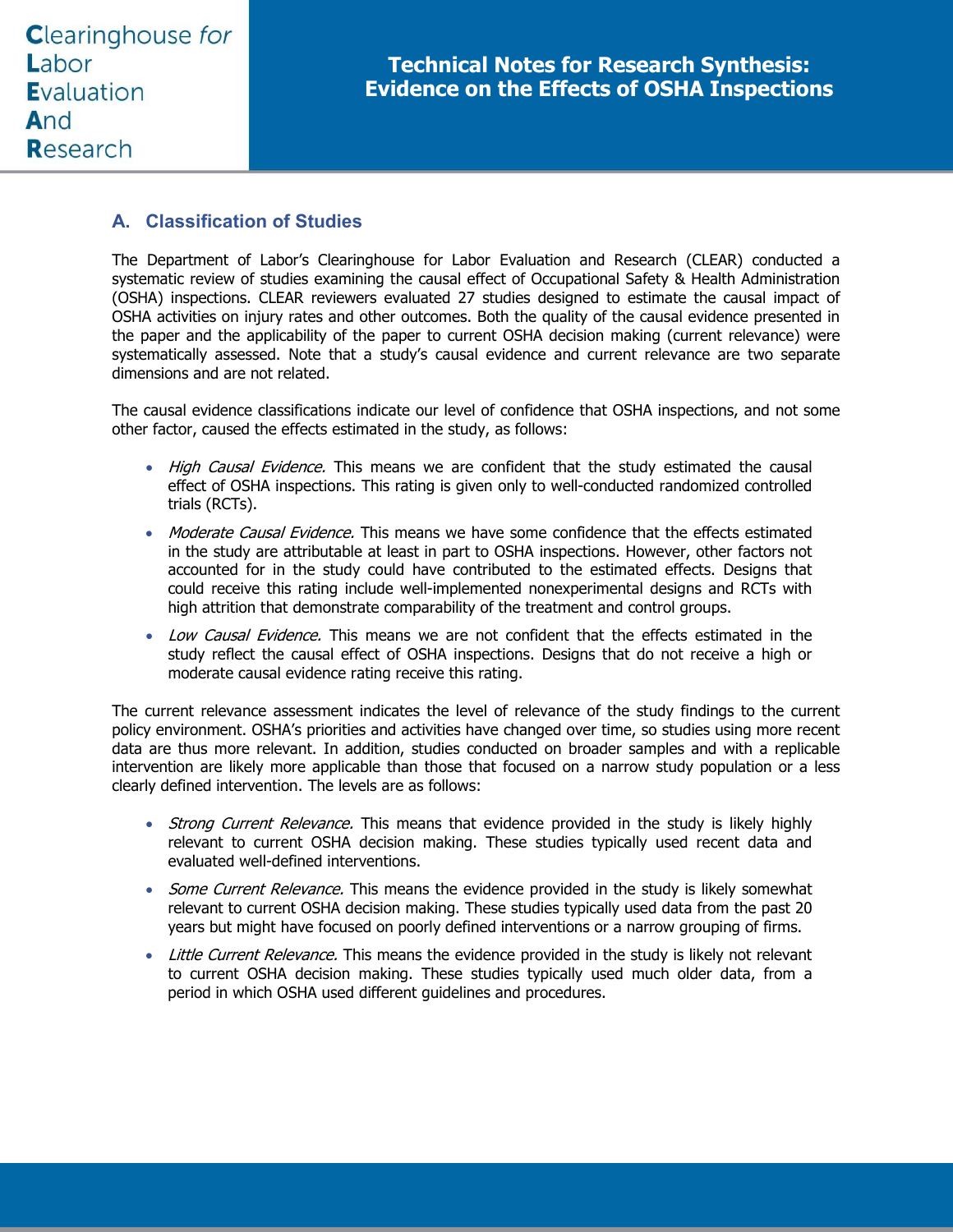# **B. Identification Strategies Providing Moderate Causal Evidence**

The identification strategies used by the five studies that provided moderate causal evidence of the effectiveness of OSHA inspections are summarized in Table B.1. Because no study provided high causal evidence, these studies provide the best information available on the causal effects of OSHA enforcement activities. All studies analyze injury rates as the key variable of interest.

### **Analyzing Programmed Inspections Using a Difference-in-Differences Approach**

Levine et al. (2012) analyzed the effect of programmed inspections on injury rates and other outcomes using a difference-in-differences strategy with propensity-score matching. OSHA prioritizes inspections of firms based on evidence of imminent danger, fatal accidents, complaints, and referrals. It also conducts programmed inspections, which are not triggered by any specific adverse event. Rather, these inspections are targeted at industries, workplaces, or occupations that have been identified as high risk based on observable characteristics, including past injuries and citations. Conditional on these factors, OSHA chooses some firms at random for programmed inspections and inspects others with certainty (see OSHA [2002] for more details). Thus, the set of all inspected firms is likely fundamentally different from the set of all noninspected firms because of nonprogrammed inspections. But, depending on firm and industry characteristics, firms that receive a programmed inspection might be comparable to noninspected firms.

Using this logic, Levine et al. (2012) compared changes in outcomes for firms chosen for programmed inspections to a group of noninspected firms that had similar characteristics. The authors demonstrated that the groups that did and did not receive programmed inspections had similar characteristics and levels of and changes in injury rates before the inspections. Therefore, we can be confident that the impacts estimated in this study are attributable, at least in part, to the OSHA inspections. However, because it was not an RCT, other factors not controlled for in the study might have contributed to the estimated effects. $<sup>1</sup>$  $<sup>1</sup>$  $<sup>1</sup>$ </sup>

Notably, this is the only study that provided moderate causal evidence and strong current relevance. Furthermore, this study used higher quality data than many others in the literature. Most analyses we reviewed for this topic area used survey data, in which firms self-report injuries. This study used administrative data from Workers' Compensation records, which might better capture actual injury rates.

The authors found that programmed inspections had a substantial effect on firm safety; they caused injury rates to drop by 9 percent and injury-associated costs to decline by 26 percent (both changes were statistically significant). They also found that firm performance—measured using data on sales, payroll, employment, creditworthiness, and firm survival—did not change after a firm received a programmed inspection.

#### **Comparing Firms Inspected Early and Late in the Year**

Three studies compared the injury rates of firms inspected earlier in the year to those inspected later in the year. The idea behind this identification strategy is that, if inspections lead injury rates to decline soon after an inspection occurs, then firms inspected in March or April should have lower annual injury rates than firms inspected in November or December of the same year.<sup>[2](#page-1-1)</sup> This identification strategy captures changes only in injuries that occur one to nine months after an inspection. It cannot be used to detect longer-run effects of OSHA inspections.

<span id="page-1-0"></span> $\overline{a}$  $<sup>1</sup>$  Although firms are chosen for programmed inspections randomly, conditional on industry, some firms that are randomly</sup> selected for an inspection are not visited for various reasons. Thus, this study cannot be treated as an RCT.

<span id="page-1-1"></span> $2$  Note that these studies focus on variation across the calendar year. In some cases, OSHA programmed inspections are timed in accordance with the OSHA program year. This does not affect the causal evidence ratings of these studies.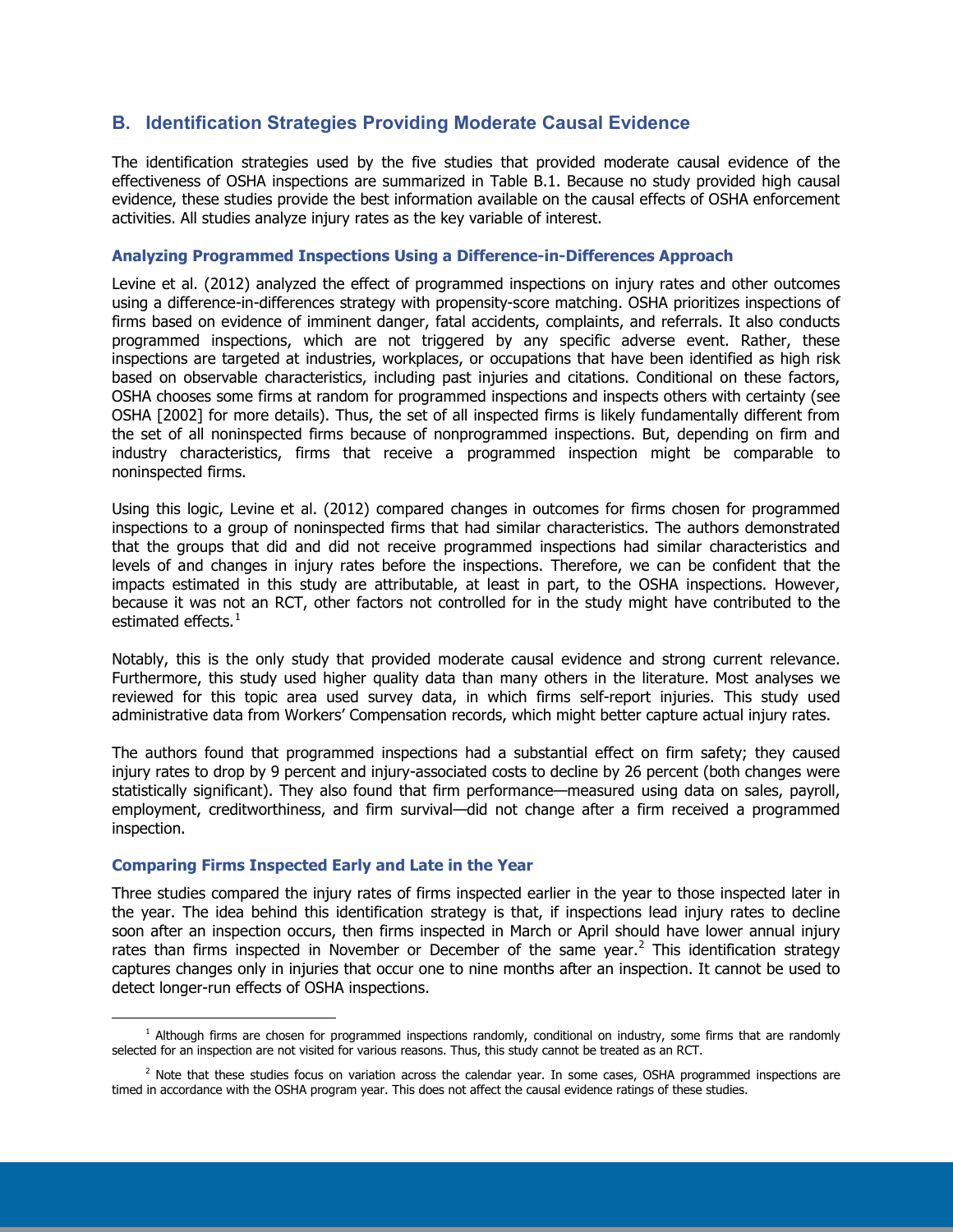This strategy is valid if firms inspected earlier or later in the calendar year are otherwise similar and if the timing of inspections does not depend on the characteristics of the firms. An examination of OSHA policies suggested that this was likely true only before 1978; as a result of the Supreme Court's ruling in Marshall v. Barlow's Inc., in 1978 OSHA created a system for prioritizing inspections so that firms more likely to be unsafe were inspected earlier in the year. This suggests that, before 1978, firms inspected earlier and later in the year were likely not systematically different. However, from 1978 on, we cannot be confident that firms inspected earlier and later in the year are comparable.

Two of the three studies using this design provide moderate causal evidence of the effectiveness of OSHA inspections. Smith (1979) examined injury rates in manufacturing firms using data from 1973– 1974. The model also controlled for injury rates in the prior year, employment rates, and industry. The study found that, in 1973, early (March/April) OSHA inspections were associated with a statistically significant decline in the annual injury rate of 16 percent, compared with later inspections (November/December). But in 1974, early OSHA inspections had a smaller and statistically insignificant impact.

McCaffrey (1983) also used this strategy but included data from 1976–1978, running a separate analysis for each year.<sup>[3](#page-2-0)</sup> Mirroring Smith's 1974 results, McCaffrey found that, relative to late OSHA inspections, early OSHA inspections were not associated with a statistically significant reduction in injury rates within the year of inspection.

Finally, Ruser and Smith (1991) also used this identification strategy but applied it to data from 1980– 1985. Because this period is after *Marshall v. Barlow's Inc.*, it is unlikely that the firms compared are similar. Thus, the study provides low causal evidence.

## **Sequence Number Studies**

 $\overline{a}$ 

Four of the reviewed studies tracked a panel of firms over time to see how many citations firms received at their first, second, and subsequent inspections. This method focuses on comparing firms only at the point they are inspected, arguing that firms' conditions should be similar during these various OSHA visits. The studies' authors focused on the sequence number of an inspection, defined as the number of times a firm had been inspected in the past (including the current inspection). Because inspections with higher sequence numbers were preceded by a greater number of inspections, if inspections make firms safer, the number of citations should fall with the sequence number. In other words, the change in citations from inspection n to inspection n+k measures the effect of inspections n to n+k-1. For example, the difference in the number of citations received between the first and second inspections is interpreted as the impact of the first inspection.

In the two most rigorous sequence number studies, Gray and Jones (1991a, 1991b) provided moderate causal evidence of the impact of inspections in manufacturing firms. These studies controlled for firmlevel fixed effects, which means they examined within-firm changes in citations over time. They found that the number of workplace hazards cited decreased with each additional inspection, with the greatest drop occurring between the first and second inspections.

Two additional studies used the sequence number approach but provided low causal evidence. Weil (2001) and Ko et al. (2010) attempted to use the sequence number to identify effects of past OSHA inspections on the number of citations at the current inspection. However, these studies did not include appropriate firm- or plant-level fixed effects and thus do not compare differences in citations within a given firm or site. Therefore, we are less confident in the strength of the causal evidence they provide (though both studies receive a higher current relevance rating than the earlier work of Gray and Jones).

<span id="page-2-0"></span> $3$  Only the analysis of injuries from 1976 and 1977 provides moderate causal evidence. The 1978 analysis provides low causal evidence.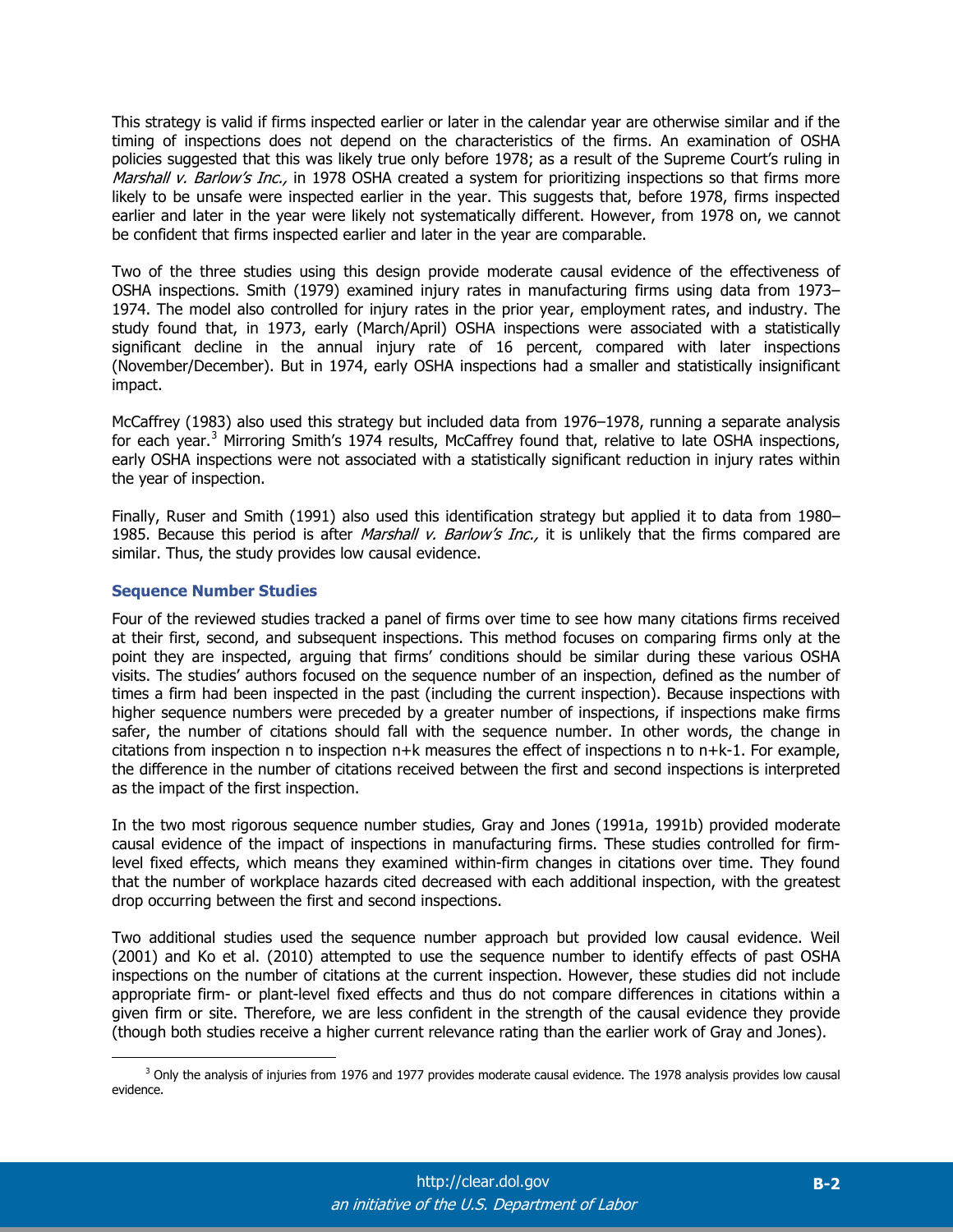| <b>Study Short</b><br>Reference | Comparison<br>Made                                                     | Data<br>(Location;<br>Type of<br>Injury Data) | Firm Types                        | Time<br>Period   | Findings                                                                                                                                               | Association<br>with Injuries<br>$(*=$ significant) | Current<br>Relevance |
|---------------------------------|------------------------------------------------------------------------|-----------------------------------------------|-----------------------------------|------------------|--------------------------------------------------------------------------------------------------------------------------------------------------------|----------------------------------------------------|----------------------|
| Smith (1979)                    | Firms receiving<br>inspections early<br>and late in the<br>year        | Multiple<br>states; BLS<br>survey             | Form 103<br>compliant             | $1972 -$<br>1974 | Inspections led to significant declines in<br>injuries in 1973 but not 1974.                                                                           | Reduced,<br>mixed sig.                             | Little               |
| McCaffrey (1983)                | Firms receiving<br>inspections early<br>and late in the<br>year        | Multiple<br>states; BLS<br>survey             | Manufacturing<br>and construction | $1976-$<br>1978  | There is no clear evidence that OSHA<br>inspections reduced injury rates within the<br>year of inspection.                                             | Mixed                                              | Little               |
| Gray and Jones<br>(1991a)       | First, second,<br>and later<br>inspections to<br>the same site         | Multiple<br>states;<br><b>OSHA IMIS</b>       | Manufacturing                     | $1972 -$<br>1983 | The number of workplace hazards cited<br>decreased with each additional inspection,<br>with the greatest drop occurring after the<br>first inspection. | Reduced*                                           | Little               |
| Gray and Jones<br>(1991b)       | First, second,<br>and later<br>inspections to<br>the same site         | Multiple<br>states;<br><b>OSHA IMIS</b>       | Manufacturing                     | $1972 -$<br>1983 | The number of workplace hazards cited<br>significantly decreased as the number of<br>past inspections increased.                                       | Reduced*                                           | Little               |
| Levine et al.<br>(2012)         | Firms randomly<br>chosen for<br>inspection and<br>uninspected<br>firms | Single state;<br><b>WC</b>                    | Subject to OSHA                   | 1996-<br>2006    | Inspections resulted in significant<br>reductions in injuries but no significant<br>change in firm performance.                                        | Reduced*                                           | Strong               |

### **Table B.1. Studies Providing Moderate Causal Evidence on the Effect of OSHA Inspections**

Note: BLS survey = Bureau of Labor Statistics Survey of Occupational Injuries and Illness or associated antecedents and tabulations; OSHA IMIS = OSHA Integrated Management Information System; WC = Workers' Compensation claims data.

**B-3**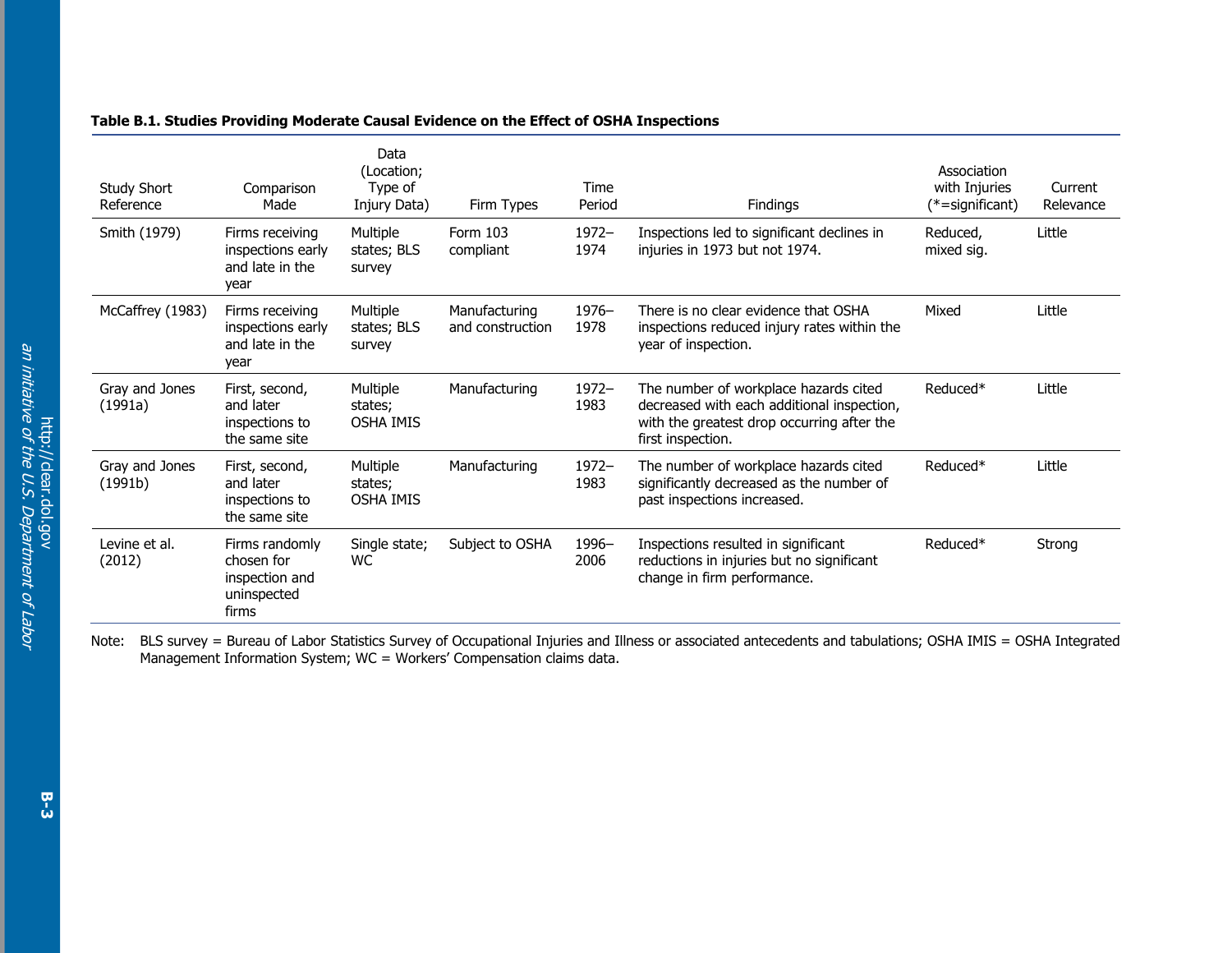## **C. Studies Providing Low Causal Evidence**

The following tables characterize several important characteristics of the studies reviewed by CLEAR in the evaluation of the literature on OSHA inspections. Studies were allocated to tables based on the question of interest and identification strategy. Each table contains key information on the question considered by and the overall findings of the reviewed studies. We also list several important characteristics of the data used: whether the data were from a single site, single state, or multiple states; the type of data used to measure outcomes (that is, survey data or administrative records); the level of aggregation (if applicable); and the time period for the analysis. Finally, each table includes the studies' current relevance ratings, as a guide to how useful findings might be for current decision making.

Tables C.1 and C.2 contain key characteristics of studies examining OSHA activities using firm-level (or plant-level) data and more aggregate data, respectively. These studies typically provide low (and not moderate) evidence because they do not account for the fact that firms subject to OSHA enforcement activities are not necessarily comparable to firms that do not receive this attention. For example, many of the studies in Table C.1 compare firms receiving OSHA inspections to those not receiving an inspection. Likewise, Table C.2 contains comparisons of industries with higher and lower inspection rates.

OSHA conducts inspections for a variety of reasons, many of which are nonrandom. In fact, OSHA prioritizes inspections to firms for which there is either evidence of danger, a catastrophe or fatal accident has occurred, or there has been a complaint or referral (OSHA 2002). This suggests that inspected firms (and industries that have higher inspection rates) are fundamentally different from uninspected firms (industries with low rates of inspections).

One type of inspection, known as a programmed inspection, is not triggered by any specific adverse event in a workplace. These inspections are targeted at industries, workplaces, or occupations that have been identified as high risk. Industries and firms are selected for these inspections based on observable characteristics, but there is also some random variation by which firms are inspected under this program (see OSHA [2002] for more details). Because of the random component of the selection process, a careful examination of programmed inspections alone, which includes a rich set of control variables, might not suffer from comparability issues. However, none of the studies focusing on the effects of inspections listed in Tables C.1 or C.2 separately analyzed programmed and nonprogrammed inspections. When random and nonrandom inspections are combined, the comparison of inspected and noninspected firms cannot provide causal evidence.

Other studies in Table C.1 examined differences between firms that were inspected and received a penalty or citation from OSHA and those that either were not inspected or were inspected but received no sanction. Similarly, the studies in Table C.2 compare industries with high and low rates of OSHA citations and penalties. However, firms that received penalties or citations likely have more safety hazards (or more problematic safety hazards) than other firms. Thus, a comparison of firms that did not receive a penalty or citation to those that did has low causal validity.

Finally, Table C.3 details studies that examined changes in OSHA policies, practices, or procedures (for example, which authority administers OSHA inspections or how firms are selected for inspection). Studies typically compare outcomes for firms subject to the policy change to those for firms not subject to the change. However, none of these studies provided evidence that, in the absence of the policy change, the treatment and comparison groups would have had similar outcomes. Thus, these studies can provide only low causal evidence.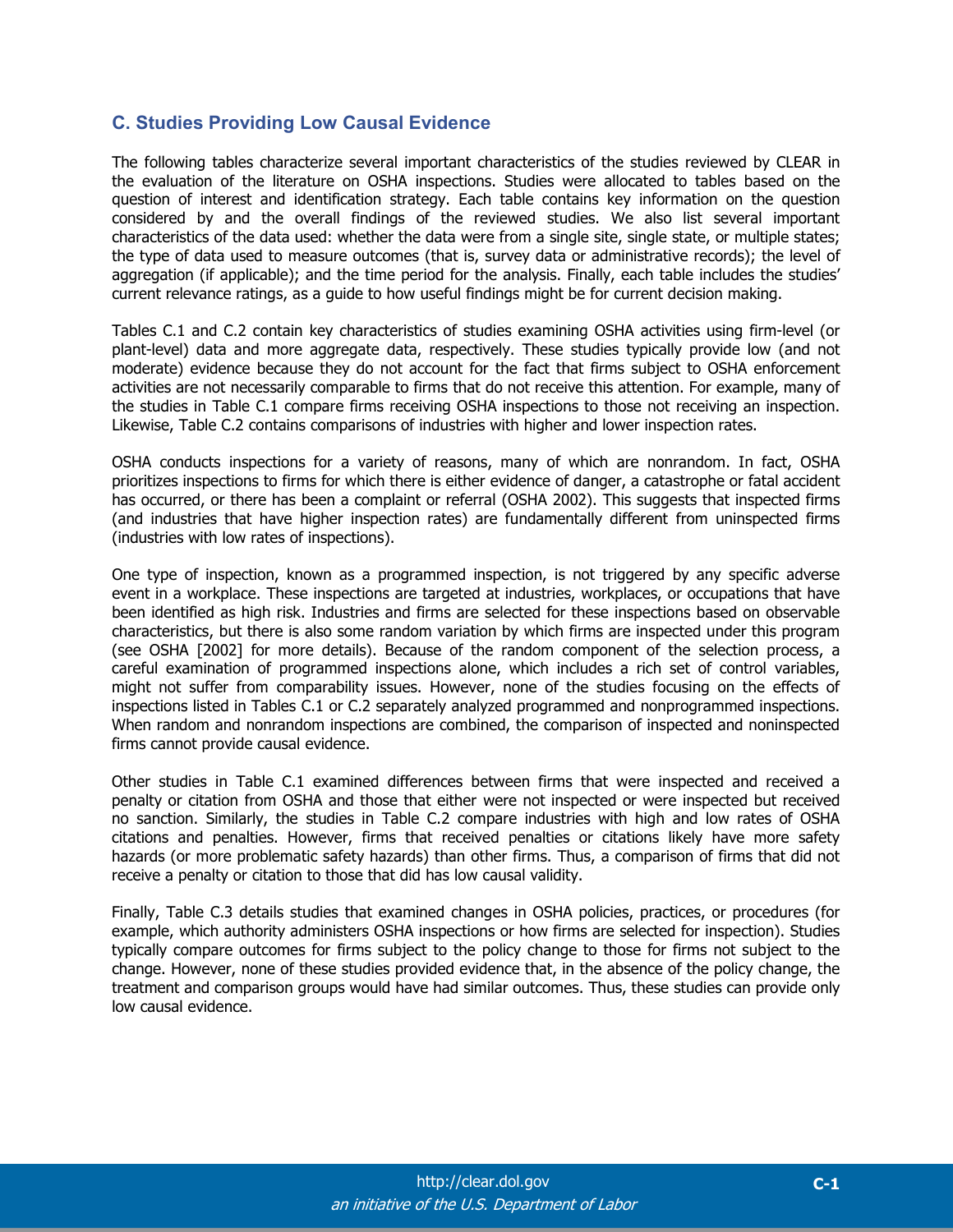| <b>Study Short</b><br>Reference | <b>OSHA Activity</b>                                                 | Data<br>(Location;<br>Type of<br>Injury Data)    | Firm Types                | Time<br>Period   | Findings                                                                                                                                                                                                                            | Association with<br>Injuries or Other<br>Outcomes<br>$(* = significant)$ | Current<br>Relevance |
|---------------------------------|----------------------------------------------------------------------|--------------------------------------------------|---------------------------|------------------|-------------------------------------------------------------------------------------------------------------------------------------------------------------------------------------------------------------------------------------|--------------------------------------------------------------------------|----------------------|
| Robertson and<br>Keeve (1983)   | Inspections;<br>citations                                            | Multiple<br>states;<br>Reports to<br><b>OSHA</b> | Manufacturing             | $1973 -$<br>1980 | Plants had fewer injuries in the years in which<br>they received a citation; however, citations in<br>past years did not significantly affect current-year<br>injuries.                                                             | Reduced*                                                                 | Little               |
| Ruser and Smith<br>(1991)       | Inspections<br>(early versus late<br>in year)                        | Multiple<br>states; BLS<br>survey                | Manufacturing             | 1980-<br>1985    | There is no clear evidence that OSHA inspections<br>reduced injury rates within the year of inspection.                                                                                                                             | Mixed                                                                    | Little               |
| Gray and Scholz<br>(1993)       | Inspections with<br>penalties                                        | Multiple<br>states; BLS<br>survey                | Manufacturing             | $1981 -$<br>1985 | Inspections with penalties resulted in significant<br>reductions in injuries. Benefits accrued over three<br>years.                                                                                                                 | Reduced*                                                                 | Little               |
| Nelson et al.<br>(1997)         | Citations                                                            | Single state;<br>WC                              | Construction              | 1989-<br>1993    | Construction employers that were cited for<br>violating the falls in construction standard were<br>significantly more likely to experience a reduction<br>in injury claim rates than construction employers<br>that were not cited. | Reduced*                                                                 | Little               |
| Weil (2001)                     | Inspections<br>(sequence<br>number)                                  | Multiple<br>states;<br><b>OSHA IMIS</b>          | Construction              | 1987-<br>1993    | The probability of compliance increased<br>significantly between the first and second<br>inspections received by a contractor at a site.<br>Subsequent site inspections had smaller effects<br>on predicted compliance.             | Reduced*                                                                 | Some                 |
| Baggs et al.<br>(2003)          | Consultations<br>and inspections                                     | Single state;<br><b>WC</b>                       | Subject to<br><b>OSHA</b> | 1997-<br>2000    | Inspections, but not consultations, were<br>associated with significant declines in injury claim<br>rates.                                                                                                                          | Inspections:<br>reduced*<br>Consultations:<br>reduced                    | Little               |
| ERG (2004)                      | Notifications of<br>increased chance<br>of inspection;<br>inspection | Multiple<br>states; ODI<br>survey                | Manufacturing             | 1994-<br>2001    | Letters indicating a firm has been targeted were<br>associated with significant decreases in injuries.<br>Letters followed by inspections were associated<br>with larger declines.                                                  | Reduced*                                                                 | Strong               |
| Gray and<br>Mendeloff (2005)    | Inspections with<br>or without<br>penalties                          | Multiple<br>states; BLS<br>survey                | Manufacturing             | 1979-<br>1998    | OSHA inspections (with and without penalties)<br>were associated with reductions in injuries in<br>early, but not later, periods.                                                                                                   | Reduced, mixed<br>significance                                           | Strong               |

**Table C.1. Studies Rated Low Examining the Effect of OSHA Inspections and Related Activities on Injuries Using Plant- or Firm-Level Regression Analysis**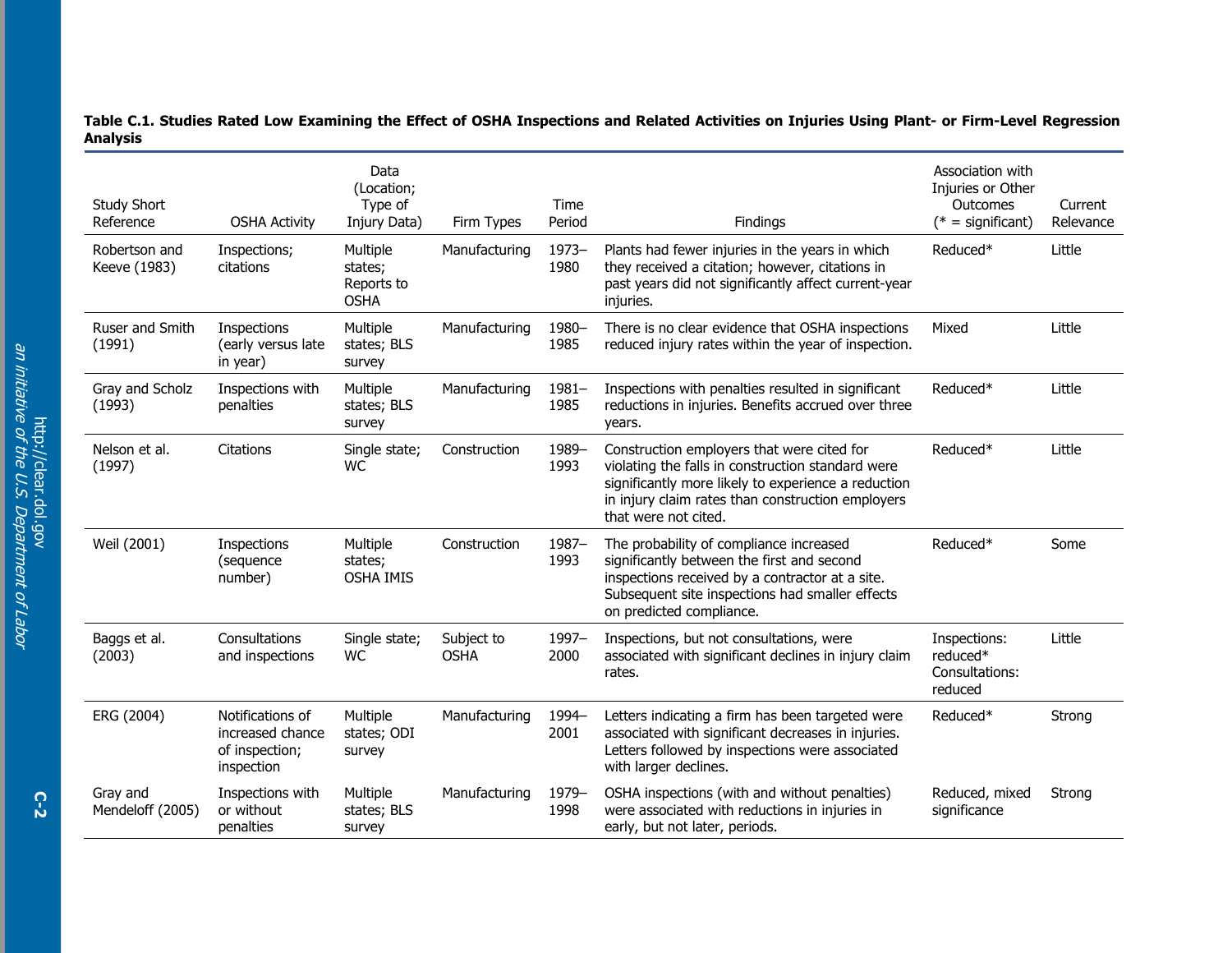| <b>Study Short</b><br>Reference | <b>OSHA Activity</b>                        | Data<br>(Location;<br>Type of<br>Injury Data) | Firm Types                | Time<br>Period | Findings                                                                                                                                                                                                | Association with<br>Injuries or Other<br><b>Outcomes</b><br>$(*)$ = significant) | Current<br>Relevance |
|---------------------------------|---------------------------------------------|-----------------------------------------------|---------------------------|----------------|---------------------------------------------------------------------------------------------------------------------------------------------------------------------------------------------------------|----------------------------------------------------------------------------------|----------------------|
| Mendeloff and<br>Gray (2005)    | Inspections with<br>penalties               | Multiple<br>states; BLS<br>survey             | Manufacturing             | 1992-<br>1998  | OSHA inspections that resulted in a penalty were<br>associated with statistically significant decreases<br>in injuries, both for injury types believed to be<br>related or unrelated to OSHA standards. | Reduced*                                                                         | Some                 |
| Haviland et al.<br>(2010)       | Inspections with<br>penalties               | Single state;<br>WC.                          | Manufacturing             | 1997–<br>2005  | Inspections resulted in significant declines in<br>injuries both related and not related to OSHA<br>standards.                                                                                          | Reduced*                                                                         | Little               |
| Ko et al. (2010)                | Inspections<br>(sequence<br>number)         | Multiple<br>states;<br><b>OSHA IMIS</b>       | Manufacturing             | 1972-<br>2006  | The number of violations fell significantly between<br>first- and higher-order inspections; the number of<br>violations increased with time since last<br>inspection.                                   | Reduced*                                                                         | Some                 |
| Foley et al.<br>(2012)          | Consultations<br>and inspections            | Single state;<br><b>WC</b>                    | Subject to<br><b>OSHA</b> | 1999-<br>2009  | Inspections were associated with significant<br>decreases in workers' compensation claims.<br>Evidence on consultations is mixed.                                                                       | Inspections:<br>reduced*<br>Consultations:<br>mixed                              | Some                 |
| Haviland et al.<br>(2012)       | Inspections with<br>or without<br>penalties | Single state;<br>WC.                          | Manufacturing             | 1998-<br>2005  | Inspections with penalties significantly reduced<br>injuries in the two years following the inspection.                                                                                                 | Reduced*                                                                         | Strong               |

Note: BLS survey = Bureau of Labor Statistics Survey of Occupational Injuries and Illness or associated antecedents and tabulations; ODI = OSHA Data Initiative Survey; OSHA IMIS = OSHA Integrated Management Information System; WC = Workers' Compensation claims data.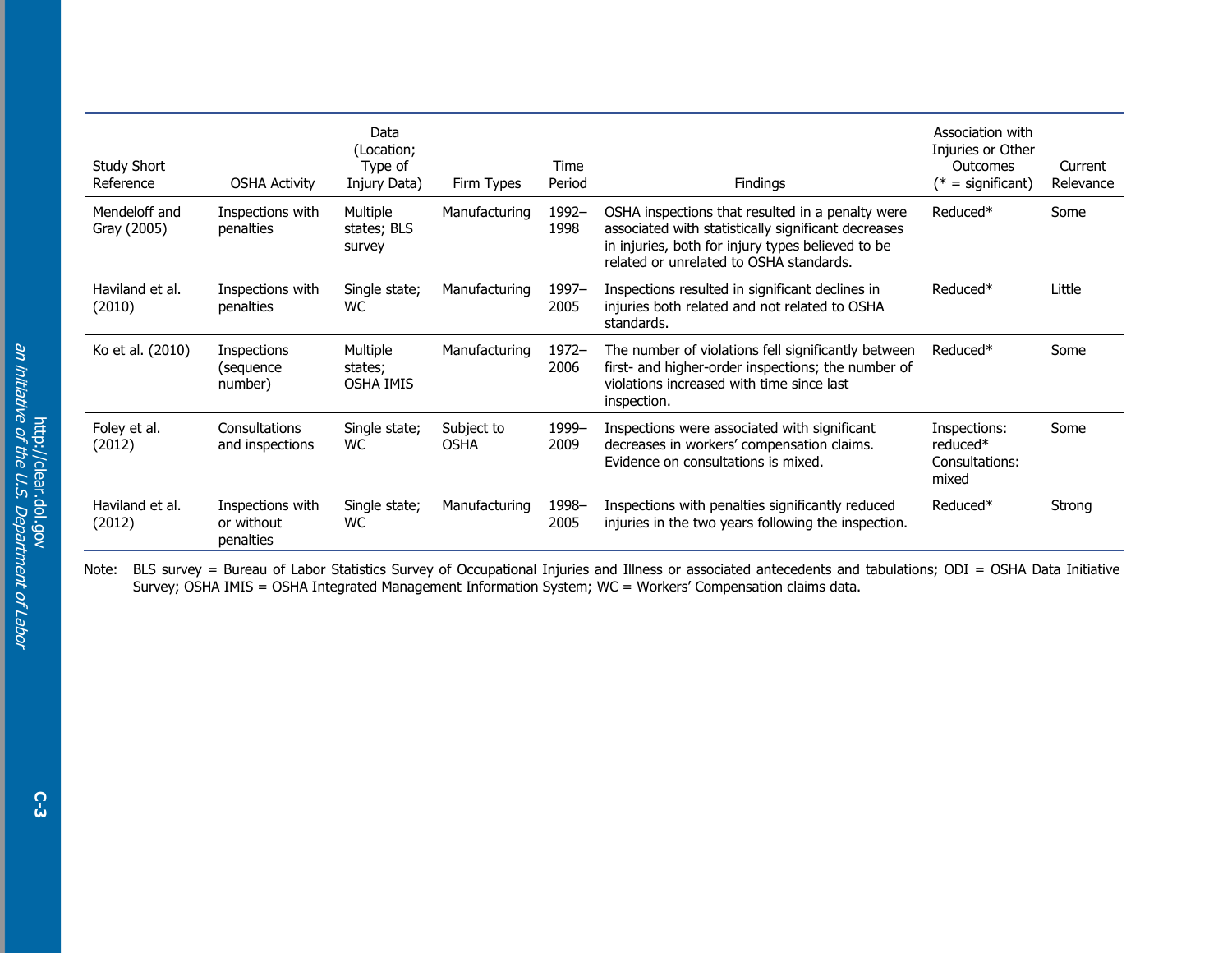#### **Table C.2. Studies Rated Low Examining the Effect of OSHA Inspections and Related Activities on Injuries Using Industry-Level Regression Analysis**

| Study Short<br>Reference      | <b>OSHA</b><br><b>Activity</b> | Data<br>Source       | I evel of<br>Aggregation             | <b>Industries</b><br>Included                     | Time<br>Period   | <b>Findings</b>                                                                                                                                                                                    | Association with<br>Injuries or Other<br>Outcomes<br>$(*)$ = significant) | Current<br>Relevance |
|-------------------------------|--------------------------------|----------------------|--------------------------------------|---------------------------------------------------|------------------|----------------------------------------------------------------------------------------------------------------------------------------------------------------------------------------------------|---------------------------------------------------------------------------|----------------------|
| Viscusi (1979)                | Inspections;<br>penalties      | <b>BLS</b><br>survey | Two- or<br>three-digit<br>industry   | Manufacturing<br>and similar<br><i>industries</i> | $1971 -$<br>1975 | OSHA inspections and proposed penalties<br>did not have a significant effect on<br>industry-level current health and safety<br>investments, planned health and safety<br>investments, or injuries. | Reduced                                                                   | Little               |
| Robertson and<br>Keeve (1983) | Inspections;<br>citations      | Reports<br>to OSHA   | Two-digit<br>industry, by<br>state   | Manufacturing                                     | $1973 -$<br>1980 | Additional OSHA inspections were<br>associated with reductions in injuries within<br>state-industry categories.                                                                                    | Reduced <sup>*</sup>                                                      | Little               |
| Bartel and<br>Thomas (1985)   | Inspections;<br>penalties      | <b>BLS</b><br>survey | Three-digit<br>industry, by<br>state | Manufacturing                                     | 1974-<br>1978    | OSHA inspections that resulted in a penalty<br>were associated with statistically significant<br>decreases in lost-workday injuries.                                                               | Reduced*                                                                  | Little               |
| Viscusi (1986)                | Inspections;<br>penalties      | <b>BLS</b><br>survey | Two-digit<br>industry                | Manufacturing                                     | $1973 -$<br>1983 | Some estimates suggest a relationship<br>between OSHA activities and injuries, but<br>evidence is mixed and not robust.                                                                            | Reduced, mixed<br>sig.                                                    | Little               |

Note: All studies examined data from multiple states. BLS survey = Bureau of Labor Statistics Survey of Occupational Injuries and Illness or associated antecedents and tabulations.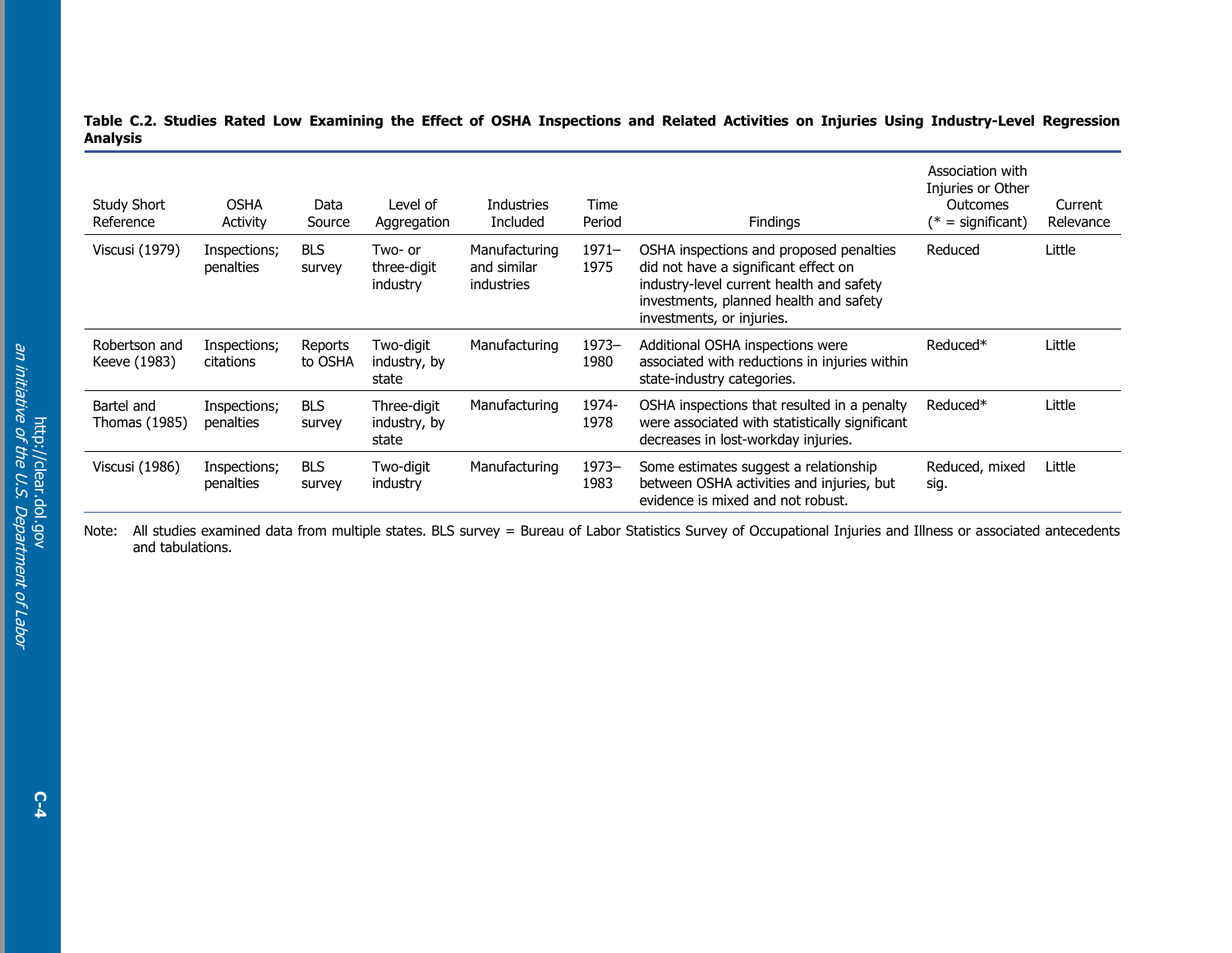| <b>Study Short</b><br>Reference | Policy                                                | Data<br>(Location;<br>Type of<br>Injury Data) | Observations                             | Time<br>Period   | Comparisons<br>Made Across                                                                                                          | Findings                                                                                                                                                  | Association with<br>Injuries or Other<br>Outcomes                                                      | Current<br>Relevance |
|---------------------------------|-------------------------------------------------------|-----------------------------------------------|------------------------------------------|------------------|-------------------------------------------------------------------------------------------------------------------------------------|-----------------------------------------------------------------------------------------------------------------------------------------------------------|--------------------------------------------------------------------------------------------------------|----------------------|
| Curington<br>(1986)             | <b>OSHA</b>                                           | Single<br>state; WC                           | Manufacturing<br>industries              | 1964-<br>1976    | Time                                                                                                                                | The introduction of OSHA did not<br>significantly affect the frequency or<br>severity of all injuries (when taken<br>together).                           | Mixed (sign and<br>significance)                                                                       | Little               |
| Ruser and<br>Smith<br>(1988)    | <b>OSHA</b><br>record-check<br>procedure              | Multiple<br>states; BLS<br>survey             | Manufacturing<br>firms                   | 1979-<br>1985    | Industries that are<br>and are not<br>subject to record<br>check; states that<br>are and are not<br>implementing<br>procedure; time | The implementation of the record-<br>check procedure led to significant<br>declines in reported injuries.                                                 | Reduced*                                                                                               | Little               |
| Levin et al.<br>(1997)          | Construction<br>lead-level<br>standard                | Single site;<br><b>RC</b>                     | Construction<br>workers                  | 1993-<br>1994    | Time                                                                                                                                | Some estimates suggest that levels<br>of lead in blood significantly<br>declined after standard was in<br>place, but evidence was mixed.                  | Reduced; mixed<br>significance                                                                         | Little               |
| Smitha et al.<br>(2001)         | Four state-<br>level safety<br>regulations            | Multiple<br>states; BLS<br>survey             | Manufacturing<br>industries, by<br>state | 1992-<br>1997    | Variation in<br>exposure to<br>initiatives across<br>time, industry,<br>and states                                                  | Mandatory safety committee<br>requirements were associated with<br>statistically significant decreases in<br>injury rates; other initiatives were<br>not. | Safety committee:<br>reduced*; Loss<br>control, safety<br>program: reduced;<br>Targeting:<br>increased | Some                 |
| LaMontagne<br>et al. (2004)     | <b>EtO</b><br>exposure<br>standards                   | Multiple<br>states; RC                        | Hospital<br>workers                      | 1984-<br>2001    | Time                                                                                                                                | Exposures declined steadily for the<br>first several years after OSHA<br>standards were set.                                                              | Reduced*                                                                                               | Some                 |
| <b>Bradbury</b><br>(2006)       | State versus<br>federal<br><b>OSHA</b><br>enforcement | Multiple<br>states:<br><b>NIOSH</b>           | Fatalities in a<br>state                 | $1981 -$<br>1995 | States; time                                                                                                                        | State OSHA programs are<br>associated with significantly fewer<br>deaths than federally administered<br>OSHA programs.                                    | Reduced*                                                                                               | Some                 |

### **Table C.3. Studies Rated Low Examining the Effect of Policy Changes on Injuries and Related Outcomes**

Notes: BLS survey = Bureau of Labor Statistics Survey of Occupational Injuries and Illness or associated antecedents and tabulations; EtO = ethylene oxide; NIOSH = National Institute for Occupational Safety and Health's National Traumatic Occupational Fatalities (based on death certificates); RC = Researcher-collected data on exposure levels; WC = Workers' Compensation claims data.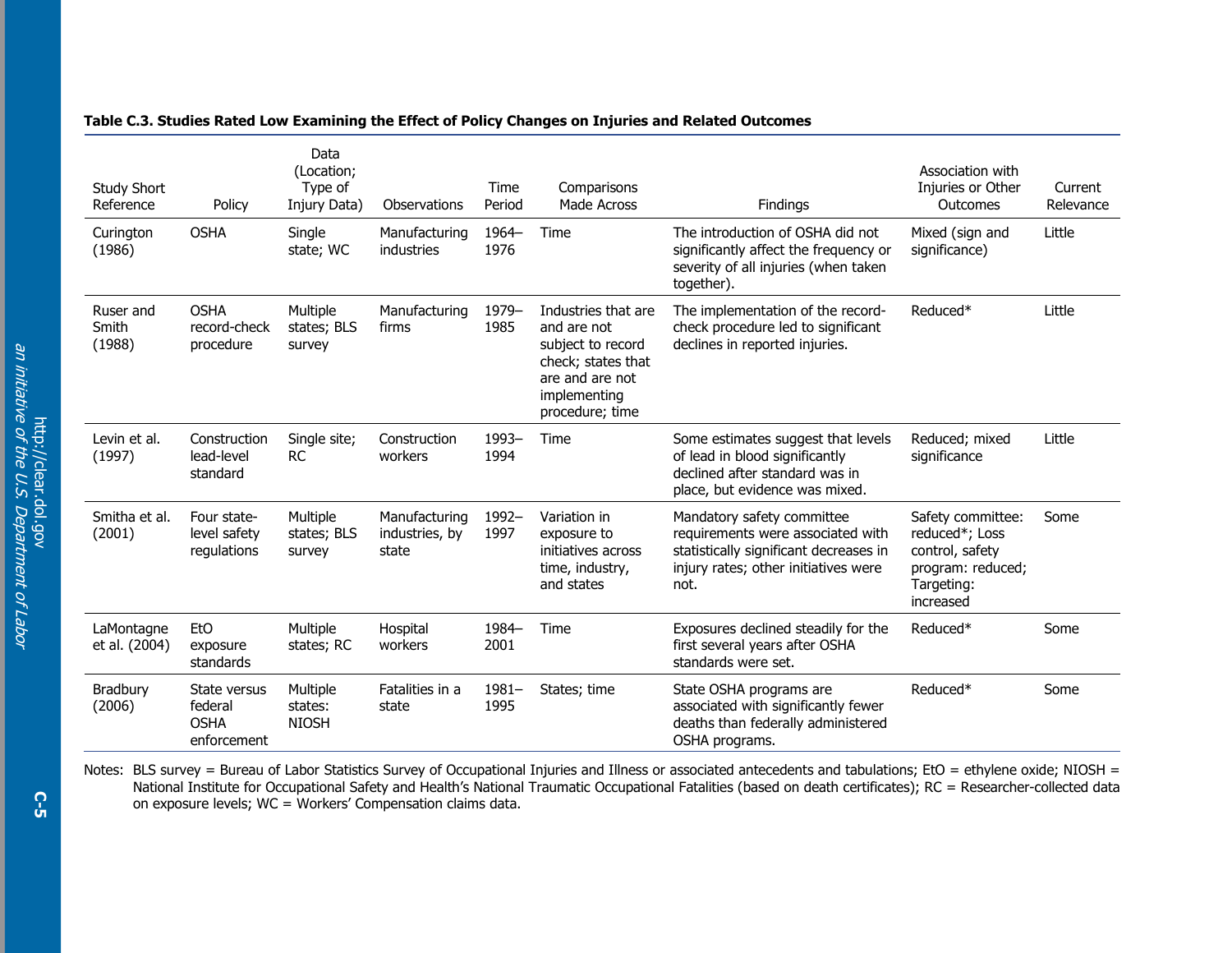## **D. References**

- Baggs, J., Silverstein, B., & Foley, M. (2003). Workplace health and safety regulations: Impact of enforcement and consultation on workers' compensation claims rates in Washington State. American Journal of Industrial Medicine, 43(5), 483-494.
- Bartel, A., & Thomas, L. (1985). Direct and indirect effects of regulation: A new look at OSHA's impact. Journal of Law and Economics, 28(1), 1-25.
- Bradbury, J. (2006). Regulatory federalism and workplace safety: Evidence from OSHA enforcement, 1981-1995. Journal of Regulatory Economics, 29(2), 211-224.
- Curington, W. (1986). Safety regulation and workplace injuries. Southern Economic Journal, 53(1), 51.
- ERG. (2004). Evaluation of OSHA's impact on workplace injuries and illnesses in manufacturing using establishment-specific targeting of interventions: Programmed inspections vs. high hazard notification letters. Lexington, MA: Author.
- Foley, M., Fan, J., Rauser, E., & Silverstein, B. (2012). The impact of regulatory enforcement and consultation visits on workers' compensation claims incidence rates and costs, 1999-2008. American Journal of Industrial Medicine, 55(11), 976-990.
- Gray, W., & Jones, C. (1991a). Are OSHA health inspections effective? A longitudinal study in the manufacturing sector. Review of Economics & Statistics, 73(3), 504.
- Gray, W., & Jones, C. (1991b). Longitudinal patterns of compliance with Occupational Safety and Health Administration health and safety regulations in the manufacturing sector. Journal of Human Resources, 26(4), 623-653.
- Gray, W., & Mendeloff, J. (2005). The declining effects of OSHA inspections on manufacturing injuries, 1979-1998. Industrial and Labor Relations Review, 58(4), 571-587.
- Gray, W., & Scholz, J. (1993). Does regulatory enforcement work? A panel analysis of OSHA enforcement. Law & Society Review, 27(1), 177-213.
- Haviland, A., Burns, R., Gray, W., Ruder, T., & Mendeloff, J. (2010). What kinds of injuries do OSHA inspections prevent? Journal of Safety Research, 41(4), 339-345.
- Haviland, A., Burns, R., Gray, W., Ruder, T., & Mendeloff, J. (2012). A new estimate of the impact of OSHA inspections on manufacturing injury rates, 1998-2005. American Journal of Industrial Medicine, 55(11), 964-975.
- Ko, K., Mendeloff, J., & Gray, W. (2010). The role of inspection sequence in compliance with the US Occupational Safety and Health Administration's (OSHA) standards: Interpretations and implications. Regulation and Governance, 4(1), 48-70.
- LaMontagne, A., Oakes, J., & Turley, R. (2004). Long-term ethylene oxide exposure trends in US hospitals: Relationship with OSHA regulatory and enforcement actions. American Journal of Public Health, 94(9), 1614-1619.
- Levin, S., Goldberg, M., & Doucette, J. (1997). The effect of the OSHA lead exposure in construction standard on blood lead levels among iron workers employed in bridge rehabilitation. American Journal of Industrial Medicine, 31(3), 303–309.